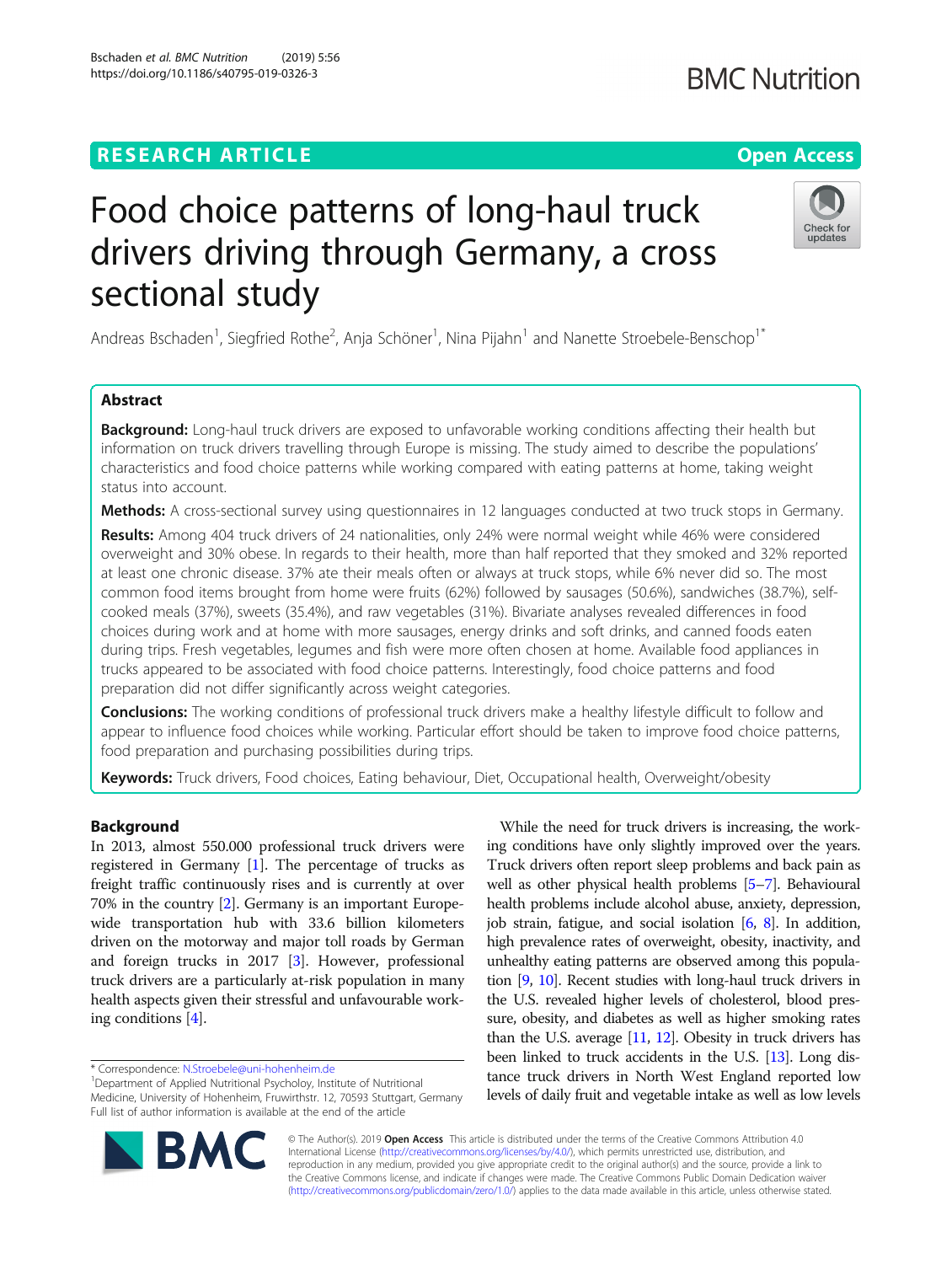of exercise accompanied with high levels of obesity and smoking [\[10\]](#page-6-0). Overall, fruit and vegetable intake seems low while fat and total caloric intake seems high in this particu-lar population [\[14,](#page-6-0) [15\]](#page-6-0).

Given their working conditions, with regulated breaks and driving hours, truck drivers often snack or eat their meals while driving or at truck stops, which limits their available food choices. The truck itself only has limited space for a refrigerator, storage and cooking space (or portable cooking tools) which further restricts the transportation and preparation of fresh and healthy products. Truck stops only offer inadequate amounts of healthy food options and the purchase of fresh fruits and vegetables is rarely possible. Parking regulations and vehicle size often prevent drivers from going grocery shopping while "on tour" and only a few truck drivers seem to try to incorporate physical activity while "on tour" [\[16](#page-6-0)]. Interestingly, very little is known about eating behaviour patterns in relation to the working conditions of European truck drivers driving through Europe [[17\]](#page-6-0).

Furthermore, existing studies examined dietary patterns of truck drivers but did not determine whether food choices differ between work and home [[14,](#page-6-0) [15,](#page-6-0) [18](#page-6-0)]. More specific and tailored information regarding the types of food consumed while working and potential differences in food choice patterns at home and at work among long distance truck drivers has not been gathered. Thus, the aim of this study was to take a look at the socio-demographic characteristics of truck drivers driving through Germany and to examine food choice patterns and their correlates among this population taking BMI into account.

# **Methods**

The study was designed as a cross-sectional survey among long-haul truck drivers driving through Germany. Data were assessed based on a self-developed self-report questionnaire since existing questionnaires lacked questions regarding specific food groups [\[10,](#page-6-0) [14,](#page-6-0) [15](#page-6-0), [18\]](#page-6-0) or were too exhaustive for an on-site survey (e.g. 24-h recalls) [\[19\]](#page-7-0).

#### Measures

The questionnaire was developed in German based on expert interviews and existing pilot work [[19,](#page-7-0) [20\]](#page-7-0) and pretested in April 2018 at one truck stop. Based on the pretest experience, the questionnaire was improved (e.g. shortened, reworded and better categorized) and then translated into eleven additional languages by a professional translation service, according to common countries of origin of the population of interest. Besides socio-demographic information, food choice patterns at home and during work for snacking and main meals (e.g., where do you eat your meals while on tour? What do you eat while on tour and while at home/outside of work? How often do you eat a meal at the truck stops while on tour?), available food storage and preparation equipment in the truck, and health status questions including smoking, alcohol consumption and diagnosed chronic illnesses were included (Table [1](#page-2-0)).

# Procedures

Participants were recruited on two autobahn service areas in southern Germany on 17 days in May and June 2018 by two trained researchers. Truck drivers were approached near their trucks and asked to fill out the questionnaire. If they did not understand German, they could choose a questionnaire in the appropriate language if available by pointing at the country flag. The questionnaire was handed over in the respective language, and filled out by the participants. As a thank you gift, they could choose between a baseball cap or a travel mug upon questionnaire completion. Informed consent was obtained by a checkbox on the front of the questionnaire below general information about the project. The study was approved by the ethics committee of the University of Hohenheim.

#### Data analysis

Descriptive statistics are used to report the prevalence of various factors. Categorical data are presented as numbers and percent, continuous data as mean ± standard deviation (SD).

Bivariate associations between categorical variables were tested by chi square, or Fisher's exact test where required (weight status groups with availability of gas cooker/microwave, cooler box/fridge, and weight status groups with chronic diseases). Mean differences between two groups were tested by independent t-tests (food product consumption at home vs. at work, frequency of truck stop and fast food chain/snack stand visits). Associations between continuous variables are presented as Pearson correlations (BMI and frequency of fast food visits). Due to the low total number of female respondents ( $n = 7$ ), data were not analysed for gender differences. The number of respondents can differ from the total sample of 404 valid cases due to missing replies in single items. Data were entered and analysed using IBM SPSS Statistics, Version 25. BMI is reported in  $\text{kg/m}^2$ and classified using cut-offs by the World Health Organization [\[21](#page-7-0)].

# Results

In total, 419 truck drivers completed the questionnaire, which resulted in a response rate of 69.5%. Fifteen truck drivers were excluded because they only worked short range distances without spending nights away from home; 404 truck drivers were included in the data analysis. Overall, about half of the participants (53%) stated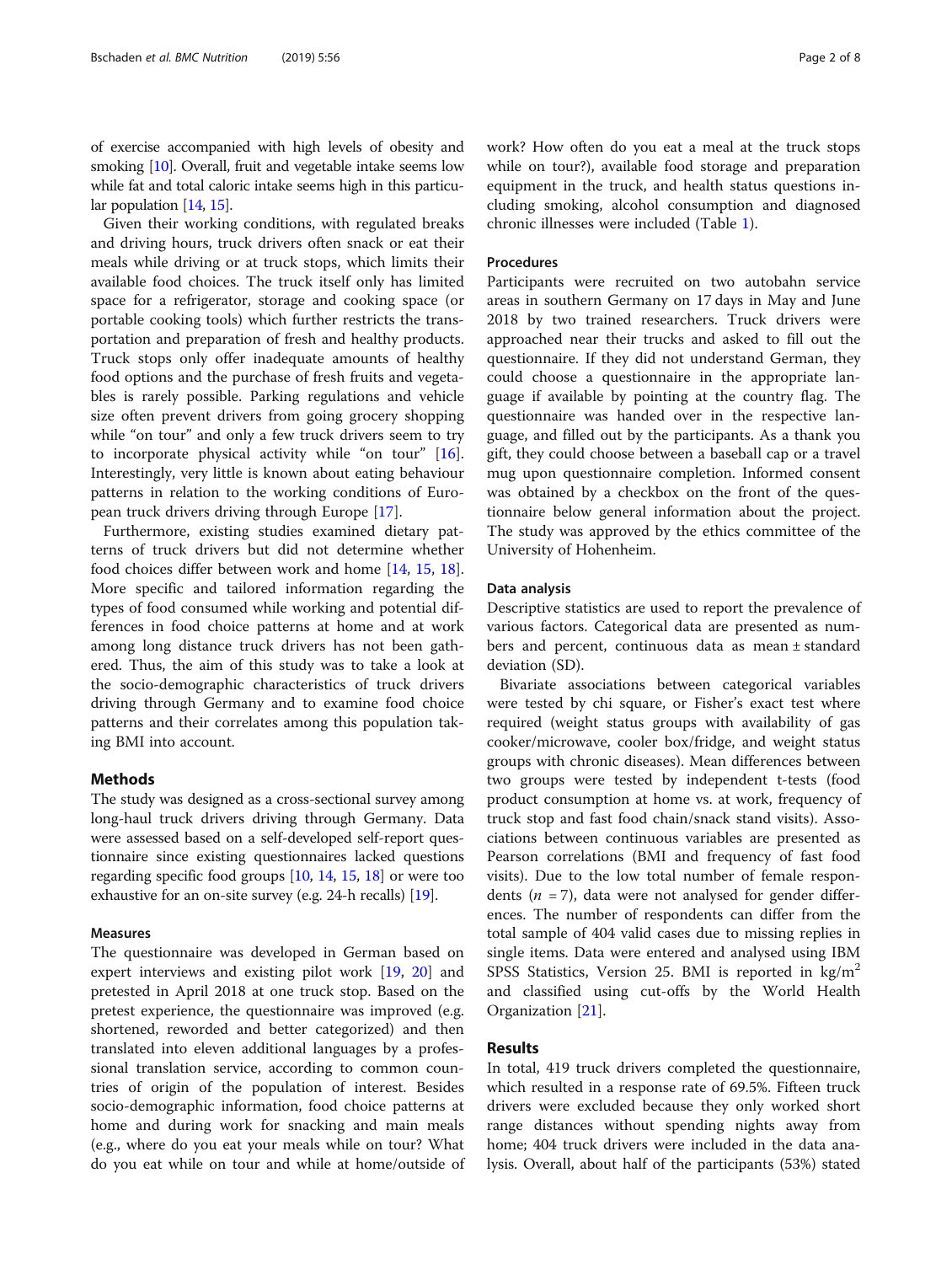#### <span id="page-2-0"></span>Table 1 Summary of the self-report questions used in the survey

| Variables                                                                                                                                          | Answer categories/-scales                                                                                                                                                                                                                                                         |  |  |  |
|----------------------------------------------------------------------------------------------------------------------------------------------------|-----------------------------------------------------------------------------------------------------------------------------------------------------------------------------------------------------------------------------------------------------------------------------------|--|--|--|
| age, weight, height                                                                                                                                | insert number                                                                                                                                                                                                                                                                     |  |  |  |
| gender                                                                                                                                             | male/female                                                                                                                                                                                                                                                                       |  |  |  |
| nationality                                                                                                                                        | insert                                                                                                                                                                                                                                                                            |  |  |  |
| "Do you smoke?"                                                                                                                                    | yes/no                                                                                                                                                                                                                                                                            |  |  |  |
| "How many consecutive nights on average<br>do you not spend at home during a job?"                                                                 | 0, 1, 2, 3, 4, 5, 6, 7, 8, 9, 10, 11, 12, 13, 14, $> 14$                                                                                                                                                                                                                          |  |  |  |
| "Do you bring food with you on your trips?"                                                                                                        | yes/no                                                                                                                                                                                                                                                                            |  |  |  |
| "If you bring food with you, what kind do<br>you normally bring?"                                                                                  | multiple answers possible: soft drinks/energy drinks,<br>juices/spritzers, water, self-prepared warm meal, warm<br>ready-made meals, sandwiches, sausage, noodle/<br>potato/meat salad, green salad, fruit, raw vegetables,<br>chips/crackers/pretzel sticks, nuts, sweets, other |  |  |  |
| "Please indicate whether you eat the following<br>foods more often at home or during work",<br>e.g. fried products, fresh vegetables, canned food, | more often at work, same, more often at home, not at all                                                                                                                                                                                                                          |  |  |  |
| "How often do you visit fast food chains and/<br>or snack stands during work/during leisure time?                                                  | never, rarely, sometimes, often, always                                                                                                                                                                                                                                           |  |  |  |
| "How often do you normally eat a main<br>meal from a service station/truck stop?"                                                                  | never, rarely, sometimes, often, always                                                                                                                                                                                                                                           |  |  |  |
| "If you eat meals from service stations/truck<br>stops, which dish do you prefer?"                                                                 | meat/sausage dish, fish dish, vegetarian dish, salad,<br>sandwich, dessert/cookies                                                                                                                                                                                                |  |  |  |
| "How much alcohol do you drink on average<br>per week?"                                                                                            | amount of beer (0.5 l)/wine (0.2 l)/schnaps (2 cl)                                                                                                                                                                                                                                |  |  |  |
| "Do you have a chronic illness diagnosed<br>by a doctor?"                                                                                          | multiple answers possible: I do not have a chronic illness,<br>Diabetes type 1, Diabetes type 2, high blood pressure,<br>gastrointestinal illnesses, rheumatism, asthma, gout,<br>chronic back pain, other (indicate)                                                             |  |  |  |
| "If you bring food with you, where do you eat it?"                                                                                                 | multiple answers possible: In the truck during the trip;<br>In the truck during breaks; At the service station/service<br>area/truck stop (seating opportunity)                                                                                                                   |  |  |  |
| "Do you have the following appliances to<br>store, prepare, or reheat food in the truck?"                                                          | multiple answers possible: refrigerator, kettle, coffee<br>machine, gas cooker, microwave, I have none of<br>these appliances                                                                                                                                                     |  |  |  |

they generally spent more than five days on tour. Almost one third (33%) spent more than 14 nights away from home on an average tour.

Personal characteristics of the 404 truck drivers can be found in Table [2.](#page-3-0) At 33%, the majority of the drivers were German, however, almost 50% of the drivers were from Eastern-European countries. More than half of the sample indicated that they smoked. Almost 46% were considered overweight and 30% were considered obese.

Smokers were more often normal weight (30%) compared to non-smokers (18%). 77% of the normal weight truck drivers reported no chronic disease compared to 59% of the obese truck drivers and 71% of the overweight truck drivers. Apparent differences were found in those diagnosed with a chronic disease. Of the obese truck drivers, 8% reported being diagnosed with diabetes type 2 while only 2% of the overweight drivers indicated having diabetes type 2 and none of the normal weight drivers  $(\chi^2(2) = 12.123, p = 0.002)$ . High blood pressure was a health concern for 23% of the obese truck drivers,

but only by 9% of the overweight and 7% of the normal weight drivers  $(\chi^2(2) = 14.310, p = 0.001)$ . Chronic back pain, however, was more evenly distributed with 7% of normal weight, 9% of overweight, and 10% of obese truck drivers reporting chronic pain in their back  $(\chi^2(2) = 0.657, p = 0.720).$ 

Drivers indicated to drink on average  $5.1 \pm 6.6$  units of alcohol per week. Beer was drunk most often  $(3.7 \pm 4.9)$ units of 500 ml), compared to schnaps  $(1.1 \pm 4.2 \text{ units of})$ 20 ml) and wine  $(0.7 \pm 1.9 \text{ units of } 200 \text{ ml})$ . One quarter of the drivers stated drinking less than one serving of alcohol per week. There was no association with BMI.

#### Food choice patterns at home and during work

The majority of the drivers reported eating their snacks or meals from home in their truck (73%) and a third reported doing so at the truck stop or restaurant (33%). Self-prepared meals were taken on tour by 36% of the sample while 29% indicated taking ready-to-eat meals (convenience food) and 38% indicated taking sandwiches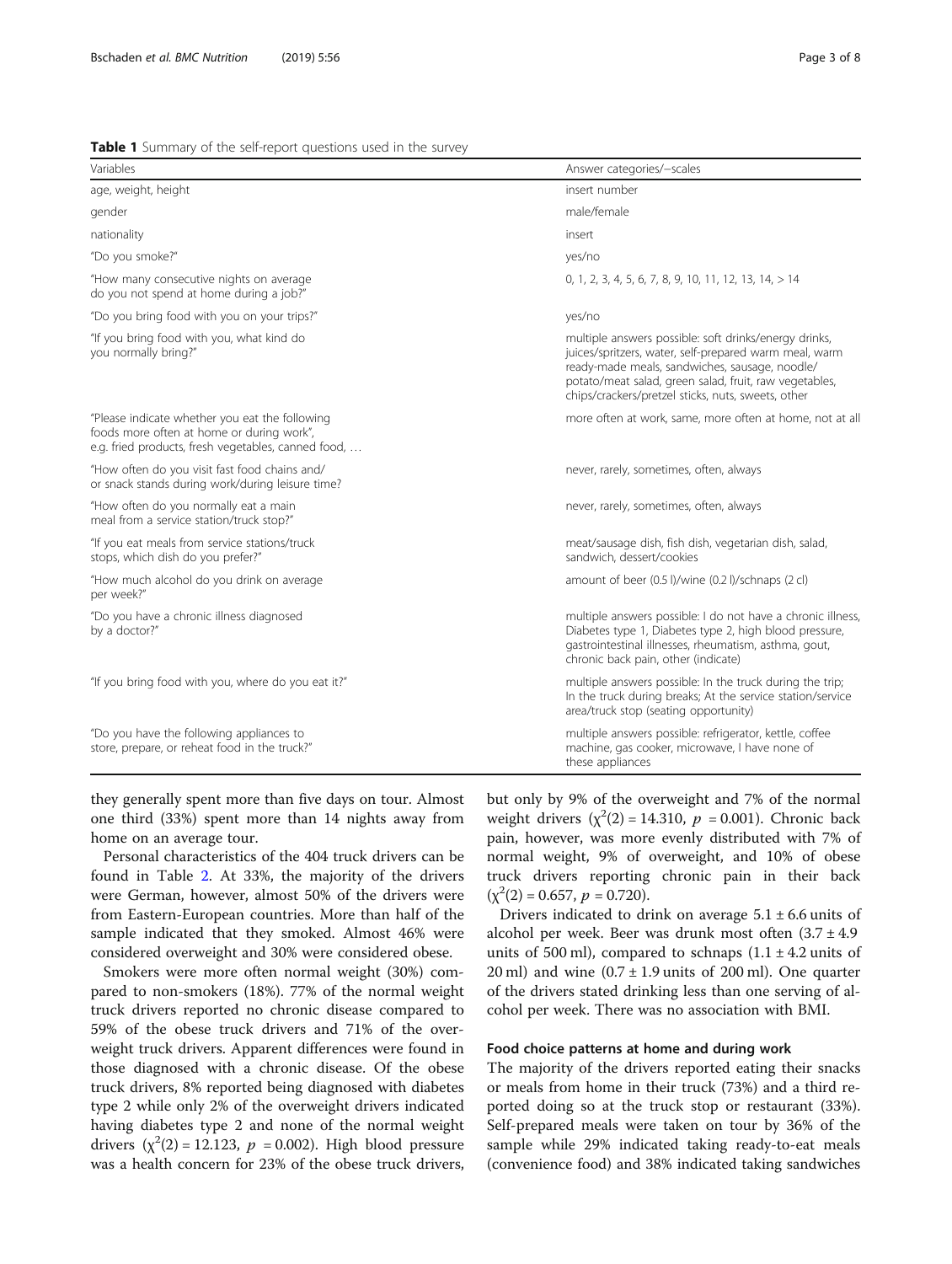|                                                                   | n (%)    | $mean \pm SD$   |
|-------------------------------------------------------------------|----------|-----------------|
| gender                                                            |          |                 |
| male                                                              | 394 (98) |                 |
| female                                                            | 7(2)     |                 |
| age                                                               |          | $45.2 \pm 10.9$ |
| questionnaire language                                            |          |                 |
| German                                                            | 165 (41) |                 |
| Polish                                                            | 47 (12)  |                 |
| Romanian                                                          | 47 (12)  |                 |
| Russian                                                           | 36 (9)   |                 |
| Bulgarian                                                         | 28(7)    |                 |
| Hungarian                                                         | 25(6)    |                 |
| Dutch                                                             | 16(4)    |                 |
| English                                                           | 13(3)    |                 |
| Serbian                                                           | 11(3)    |                 |
| Turkish                                                           | 7(2)     |                 |
| Slovenian                                                         | 6(1)     |                 |
| Slovakian                                                         | 3(1)     |                 |
| nationality/citizenship                                           |          |                 |
| German                                                            | 127 (33) |                 |
| Romanian                                                          | 43 (11)  |                 |
| Polish                                                            | 41 (11)  |                 |
| Dutch                                                             | 29 (8)   |                 |
| Bulgarian                                                         | 25(7)    |                 |
| Hungarian                                                         | 25(7)    |                 |
| Serbian                                                           | 15(4)    |                 |
| Ukrainian                                                         | 13(3)    |                 |
| other                                                             | 62 (16)  |                 |
| Body Mass Index (BMI; kg/m <sup>2</sup> )                         |          | $28.4 \pm 4.8$  |
| BMI (body mass index) classes                                     |          |                 |
| normal weight $(18.5 \leq BMI < 25)$                              | 90 (24)  |                 |
| overweight $(25 \leq BMI < 30)$                                   | 169 (46) |                 |
| obese (BMI $\geq$ 30)                                             | 111 (30) |                 |
| smoking                                                           |          |                 |
| yes                                                               | 215 (54) |                 |
| no                                                                | 185 (46) |                 |
| school education                                                  |          |                 |
| no graduation                                                     | 8(2)     |                 |
| graduation at 9th grade                                           | 111 (28) |                 |
| graduation at 10th grade                                          | 114 (29) |                 |
| graduation at 12th/13th grade (university entrance qualification) | 134 (34) |                 |
| other                                                             | 25 (6)   |                 |
| trucking company location                                         |          |                 |
| Germany                                                           | 157 (39) |                 |
| European Union (except Germany)                                   | 224 (56) |                 |
| non-EU country                                                    | 17(4)    |                 |

# <span id="page-3-0"></span>**Table 2** Sample characteristics (percentage or mean  $\pm$  SD of valid indications;  $n = 404$ )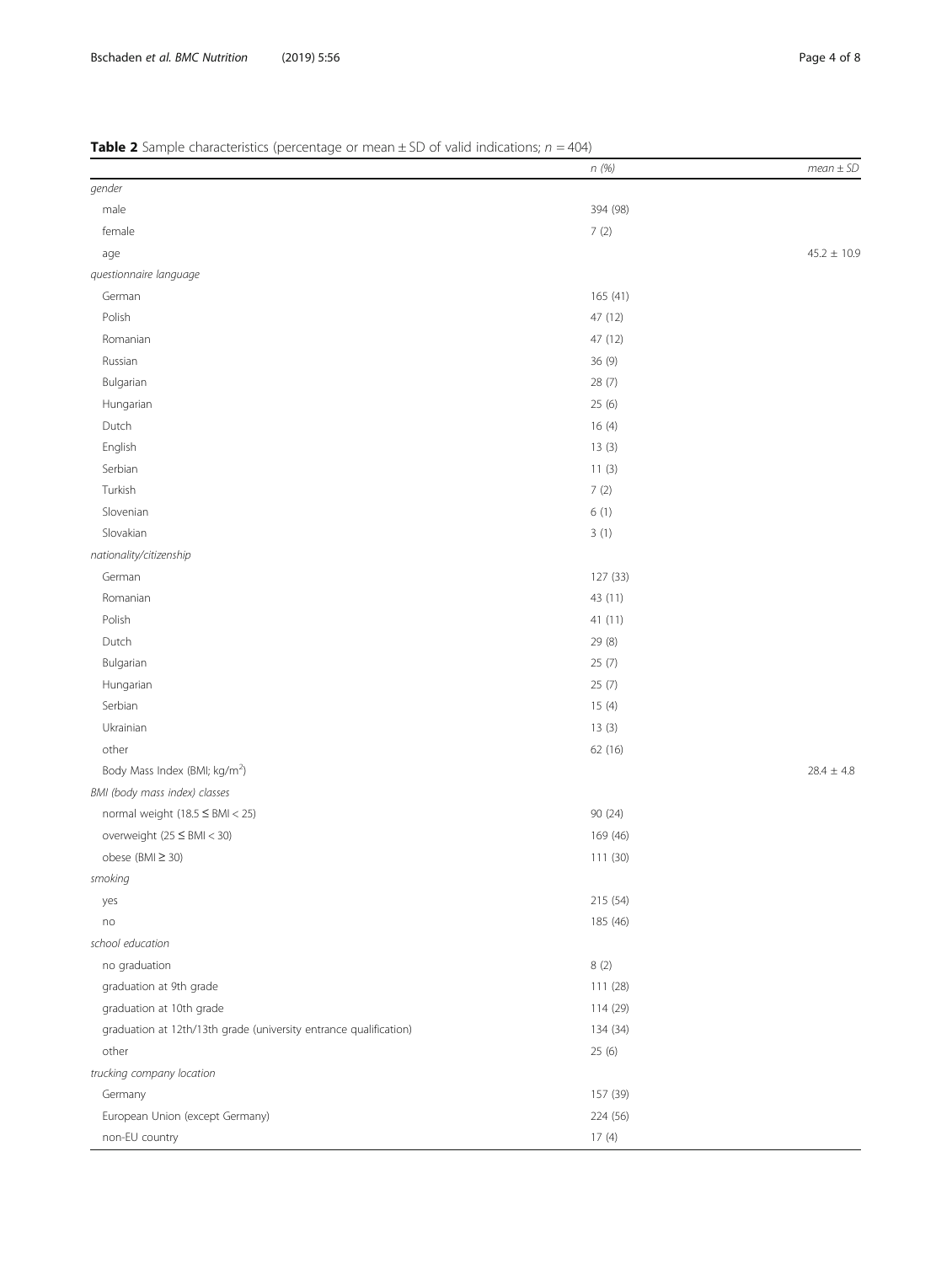|                                                                       | Do you have the following appliances in your truck? |                              |        |                          |                             |                  |
|-----------------------------------------------------------------------|-----------------------------------------------------|------------------------------|--------|--------------------------|-----------------------------|------------------|
| Food items brought on the trip                                        | gas cooker or microwave                             |                              |        |                          | cooler box or fridge        |                  |
|                                                                       | available<br>$(n = 265)$                            | not available<br>$(n = 127)$ | p      | available<br>$(n = 367)$ | not available<br>$(n = 25)$ | p                |
| soft drinks, energy drinks                                            | 60(23)                                              | 23 (18)                      | 0.30   | 79 (22)                  | 4(16)                       | 0.51             |
| juices, spritzers                                                     | 89 (34)                                             | 45 (35)                      | 0.72   | 127(35)                  | 7(28)                       | 0.50             |
| water                                                                 | 209 (79)                                            | 105 (83)                     | 0.38   | 297 (81)                 | 17(68)                      | $0.12^{f}$       |
| personally prepared warm meal beforehand<br>(e.g. soups, stew, pasta) | 122 (46)                                            | 23 (18)                      | < 0.01 | 140 (38)                 | 5(20)                       | 0.07             |
| warm ready-made meal<br>(e.g. soups, stew, pasta)                     | 93 (35)                                             | 23 (18)                      | < 0.01 | 112(31)                  | 4(16)                       | 0.12             |
| sandwiches                                                            | 87(33)                                              | 65 (52)                      | < 0.01 | 144 (39)                 | 8(32)                       | 0.47             |
| sausages (e.g. smoked, Wiener)                                        | 146 (55)                                            | 52 (41)                      | < 0.01 | 193 (53)                 | 5(20)                       | < 0.01           |
| pasta, potato, meat salads                                            | 62(23)                                              | 24 (19)                      | 0.31   | 81 (22)                  | 5(20)                       | 0.81             |
| green salads                                                          | 64 (24)                                             | 15(12)                       | < 0.01 | 78 (21)                  | 1(4)                        | 0.04             |
| fruit                                                                 | 168 (63)                                            | 75 (59)                      | 0.41   | 236 (64)                 | 7(28)                       | < 0.01           |
| raw vegetables                                                        | 91 (34)                                             | 31(24)                       | < 0.05 | 117(32)                  | 5(20)                       | 0.21             |
| salty snacks (e.g. chips, crackers, pretzels)                         | 40 (15)                                             | 13(10)                       | 0.19   | 51(14)                   | 2(8)                        | $0.55^{\dagger}$ |
| nuts                                                                  | 38 (14)                                             | 13(10)                       | 0.26   | 49 (13)                  | 2(8)                        | $0.76^{\dagger}$ |
| sweets                                                                | 95 (36)                                             | 44 (35)                      | 0.82   | 134 (37)                 | 5(20)                       | 0.09             |

Table 3 Number of "yes" answers [n (%)] for the brought food items ("If you bring food with you, which food items do you bring?") separated by food storage and preparation equipment

p-values based on  $\chi^2$  or <sup>f</sup>Fisher's exact test

along. Almost half of the participants brought sausages on trips and obese truck drivers (56%) did so more often when compared to normal weight (46%) or overweight drivers (49%), albeit not significantly ( $p = 0.318$ ). Fresh raw vegetables were brought from home by 30% and fresh fruit by about 60% of the participants. Bringing salty snacks was only reported by 13% and sweets by 34%.

A third of the participants reported sometimes eating their main meal at the truck stop restaurant (32%) and 37% reported to do so often or always. If the meal was eaten at the restaurant, the majority of the drivers chose a meal with meat (77%) or fish (12%). The remaining 12% chose vegetarian meals (2%), salads (6%), sandwiches (3%) or desserts (1%).

Differences between food choices while on tour compared to when at home or off work were found (Fig. [1](#page-5-0)). Energy drinks (25% vs. 8.7%), sausage products (32.1% vs. 12.8), and canned foods (40.7% vs. 20.2%) were reported to be eaten or drunk more often on tour compared to when at home, while this seemed to be reversed for meat (14.6% vs. 24.6%), milk and dairy products (22.6. vs. 31.3%), fresh vegetables (14.6% vs. 37.3%), legumes (10.3% vs. 42.7%) and fish (9.4% vs. 54.9%). Truck drivers visited fast food chains and snack stands more often during leisure time  $(t(356) = -2.787$ ,  $p = 0.006$ ) than while on tour. The association between fast food chain visits and BMI is stronger for fast food visits during leisure time ( $r = 0.107$ ,  $p = 0.050$ ), than for fast food visits during work ( $r = 0.086$ ,  $p = 0.107$ ). No significant associations between BMI or weight categories and other food choice patterns were found.

### Availability of food storage and preparation equipment

Cooler boxes or refrigerators were available in the trucks of 94% of the participants. About a third indicated that they had a water boiler (33%) or coffee machine (35%) in their truck. A gas cooker on board was reported by 62% and only 8% reported a microwave in their vehicle. The availability of appliances to store and prepare food also seemed to influence eating behaviour in terms of the types of food taken on trips (Table 3) but was not significantly associated with BMI. Drivers who had a gas cooker or microwave ate less often at truck stops (2.98 vs. 3.38 on a 5-point Likert-scale from  $1 =$  never to  $5 =$ always;  $t(392) = -3.674$ ,  $p < 0.001$ ).

# **Discussion**

Truck drivers face difficult working conditions including many health and social challenges. Their limited access to food, specifically balanced food choices, and their isolated and small work place are just two examples of the challenging work setting. This survey confirmed the results of other studies regarding an above average BMI in the truck driver population [[7](#page-6-0), [22](#page-7-0)] and a high prevalence of bad health conditions such as back pain or other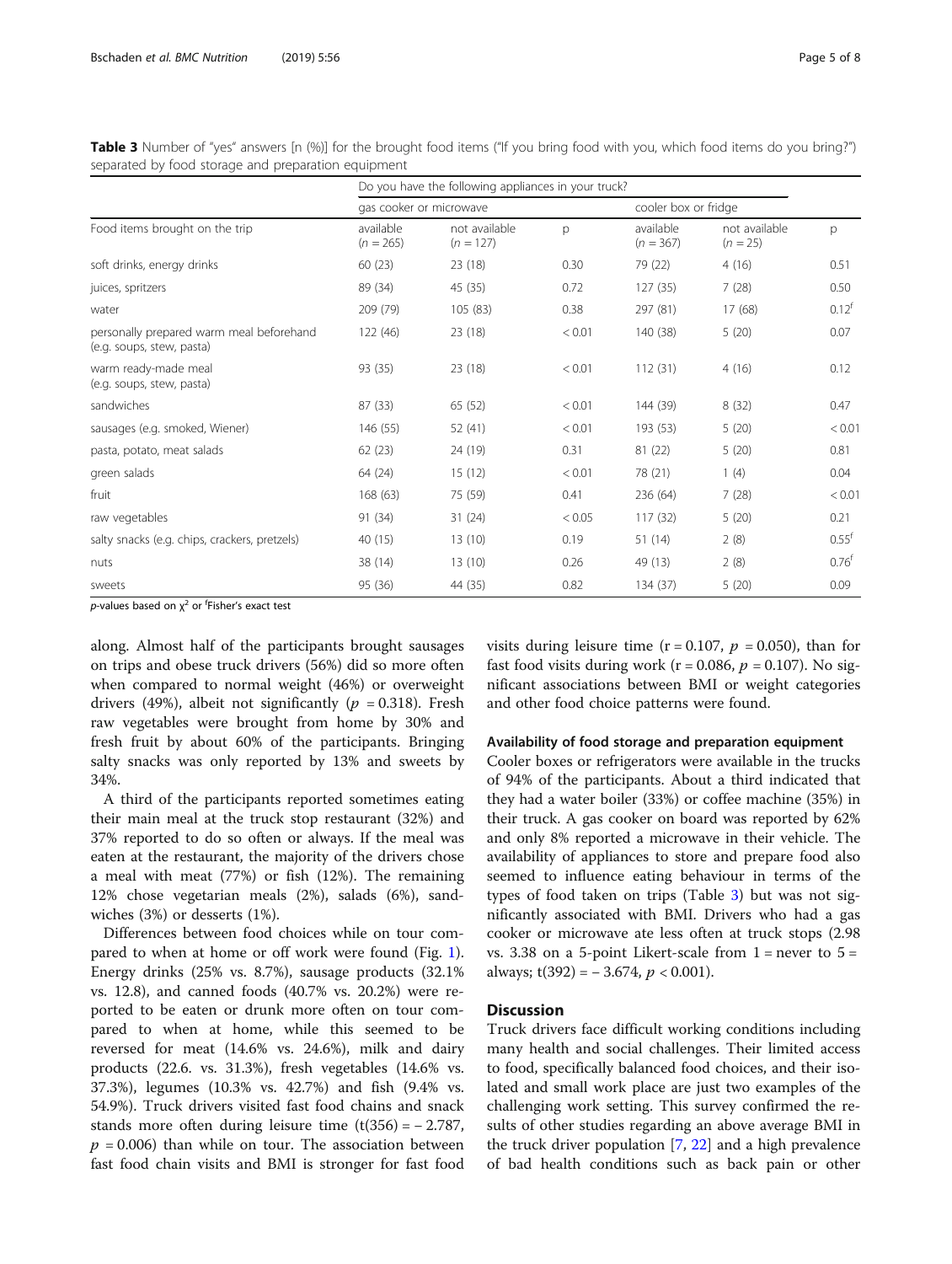<span id="page-5-0"></span>

chronic diseases; particularly in obese truck drivers [\[9,](#page-6-0) [23](#page-7-0)]. European truck drivers driving through Germany appear to be affected by their difficult working conditions in similar ways than drivers in other European countries, the U.S., or Australia [[9](#page-6-0), [17,](#page-6-0) [23](#page-7-0)–[25](#page-7-0)].

Interestingly, overweight and obese truck drivers did not seem to differ significantly in their food choice patterns which was also found by Whitfield Jacobson and colleagues [\[14\]](#page-6-0) among U.S. truck drivers. However, neither their study nor this study assessed the amount of food consumed.

To our knowledge, this is the first study that focused on food choice patterns of truck drivers during trips compared to at home food choices. Several novel findings should be highlighted. The food choices at work seem to differ unfavorably from the choices when at home, such as intake of sausages or energy drinks and soft drinks. While sausages are convenient to consume while traveling, processed meat found in sausages is usually high in fat and high intake of processed meat, such as sausages, has been linked to increased risk of coronary heart disease as well as different types of cancer [[26](#page-7-0)–[28](#page-7-0)]. The higher intake of soft drinks and energy drinks while on tour is not surprising given the tiresome and exhausting nature of driving for many hours with only short breaks. However, while there seems to be no differences in the BMI groups in the frequency of drinking soft drinks or energy drinks, the consumption of energy and soft drinks has been associated with negative health consequences such as type 2 diabetes and cardiovascular complications [[29\]](#page-7-0), or in the case of energy drinks, sleep disturbances [\[30](#page-7-0), [31](#page-7-0)]. Fresh vegetables on the other hand were more often chosen at home. The lack of fresh vegetables while on

tour has been mentioned in other studies as a barrier to healthy eating [\[16](#page-6-0)].

The study adds several new aspects to the already existing literature that need to be further investigated. It is the first study to separate eating occasions between work and home revealing differences in food choice patterns across those two occasions, which could help when developing interventions and campaigns to improve dietary habits with a focus on the foods taken on trips. With this knowledge, developing and implementing new strategies to promote healthy and balanced eating among this population can be undertaken. For instance, European supermarkets more than ever offer a wide variety of fresh ready-to-eat vegetable snacks that could easily be stored in the truck fridges for a couple of days. However, while this option could reduce one of the barriers to eating healthy foods on the road, purchasing or preparing food before work trips might be difficult for the drivers to organize, given their work schedule (e.g. leaving very early in the morning; leaving on Sunday when shops are closed in most of Europe).

In addition, having food related appliances on board appears to support healthier food options such as selfprepared meals, salads, or raw vegetables. Appliances, such as a gas cooker or microwave, provide the option to prepare healthy foods on tour that are difficult or even impossible to obtain at truck stops or restaurants.

Besides innovative behavioural interventions to improve health and body weight among this population, and healthier food items at truck stops, it is also important to look into possible advances in cabin environments by automobile companies, such as improved appliances that facilitate food self-preparation, storage, and cooking possibilities.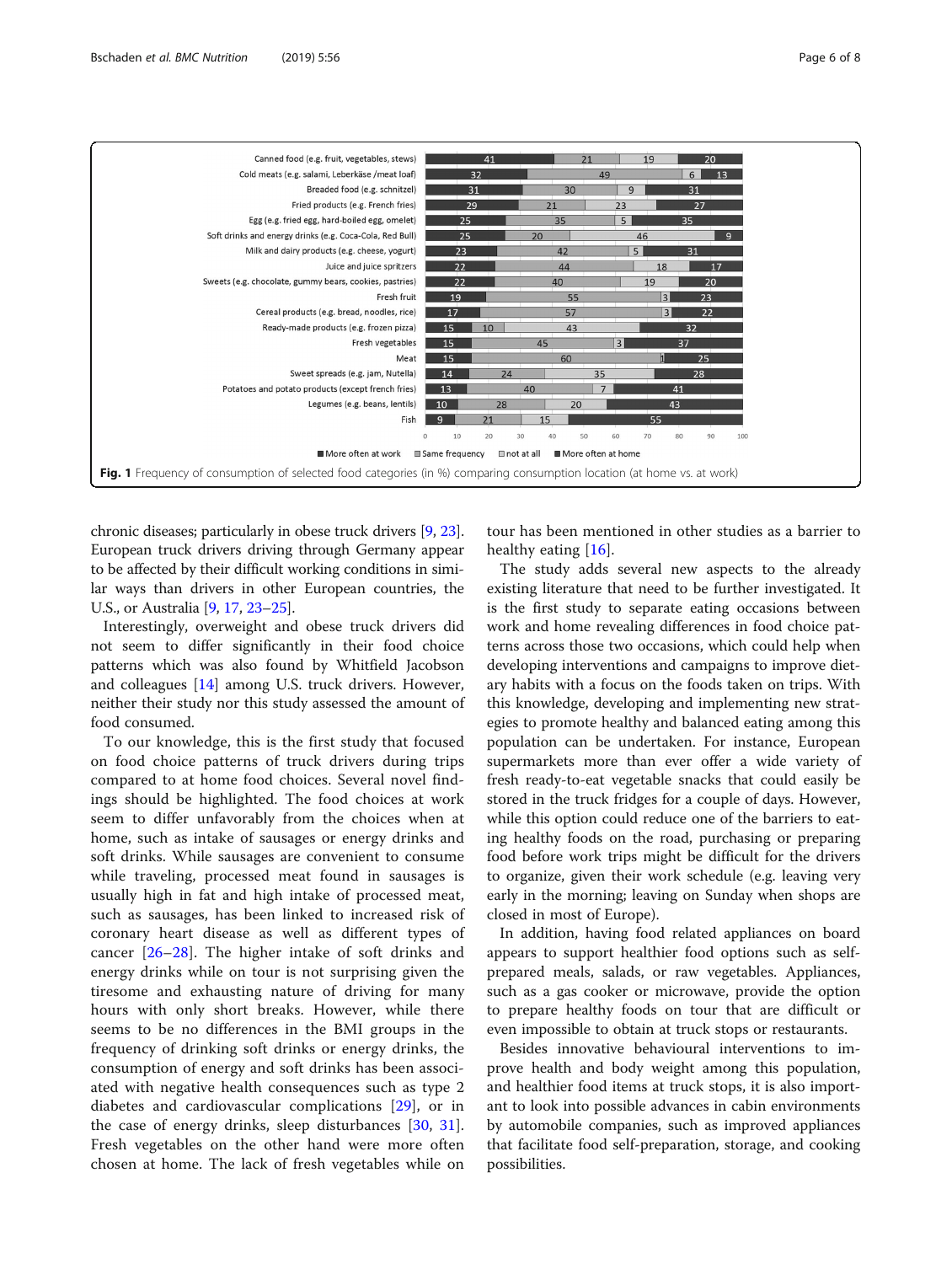# <span id="page-6-0"></span>Study limitations

This study has some limitations, such as its inability to determine causal relationships between studied variables and the questionnaire design, which might have distorted results. For example, self-reported body weight or alcohol consumption are both subject to social desirability. Furthermore, the fact that food quantities were not assessed reduces the study's informative value. One positive aspect is that commercial truck drivers are notoriously difficult to reach and our study procedures allowed us to successfully enroll a large sample of truck drivers that travel regularly for days at a time across Europe.

## **Conclusions**

In conclusion, the study reveals differences in food choice patterns of truck drivers while on tour compared to while at home, which opens up opportunities for improving their dietary habits while at work using, for example, existing food storage and preparation appliances. In addition, educating truck drivers and presenting ways to improve their diet during trips by offering small changes, such as the purchase of snack vegetables or healthy precooked products available in stores to only be heated up on the gas cooker, might support dietary changes in this particular population.

#### Abbreviations

BMI: Body mass index; SD: Standard deviation

#### Acknowledgments

Not applicable.

#### Authors' contributions

Conceptualisation: NSB and SR. Study and questionnaire design: all authors. Data collection: AS, NP. Data analysis: AB, AS, NP. First draft of the manuscript: AB, NSB. All authors critically revised the draft and approved the final manuscript.

#### Funding

No funding was provided for this study. The Daimler AG supported this study by providing the incentives (baseball caps and coffee mugs). AS and NP received a small stipend of the Daimler AG while conducting their master thesis. The Daimler AG did not in any way influence the design, analyses or interpretation of the study and its results.

#### Availability of data and materials

The dataset generated and analysed during the current study and the used questionnaire are available from the corresponding author on reasonable request.

#### Ethics approval and consent to participate

Informed consent was obtained by a checkbox succeeding general information about the project on the front of the questionnaire. The study was approved by the ethics committee of the University of Hohenheim.

#### Consent for publication

Not applicable.

#### Competing interests

All authors declare that they have no competing interests.

#### Author details

<sup>1</sup>Department of Applied Nutritional Psycholoy, Institute of Nutritional Medicine, University of Hohenheim, Fruwirthstr. 12, 70593 Stuttgart, Germany. <sup>2</sup>Daimler AG, Leibnitzstr. 2, 71032 Böblingen, Germany

### Received: 28 August 2019 Accepted: 14 November 2019 Published online: 26 November 2019

#### References

- 1. Statista: Anzahl der Berufskraftfahrer im deutschen Straßengüterverkehr (Stand: 30. Juni 2013) [Number of professional truck drivers in the German road haulage] [https://de.statista.com/statistik/daten/studie/294128/umfrage/](https://de.statista.com/statistik/daten/studie/294128/umfrage/anzahl-der-berufskraftfahrer-im-gueterverkehr/) [anzahl-der-berufskraftfahrer-im-gueterverkehr/](https://de.statista.com/statistik/daten/studie/294128/umfrage/anzahl-der-berufskraftfahrer-im-gueterverkehr/). Accessed 16 Oct 2019.
- 2. Statista: Anteil der Lkw an der Transportleistung im Güterverkehr in Deutschland in den Jahren von 2013 bis 2021 (laut Modal-Split) [Proportion of trucks in transportation services in goods transport in Germany from 2013 to 2021] [https://de.statista.com/statistik/daten/studie/12195/umfrage/](https://de.statista.com/statistik/daten/studie/12195/umfrage/anteil-der-lkw-am-gueterverkehr-in-deutschland/) [anteil-der-lkw-am-gueterverkehr-in-deutschland/.](https://de.statista.com/statistik/daten/studie/12195/umfrage/anteil-der-lkw-am-gueterverkehr-in-deutschland/) Accessed 16 Oct 2019.
- 3. Bundesamt für Güterverkehr: Mautstatistik, Jahrestabellen 2017. [Toll statistics, Tables 2017.] (Bundesamt für Güterverkehr/Federal Office for Goods Transport). [https://www.bag.bund.de/SharedDocs/Downloads/DE/](https://www.bag.bund.de/SharedDocs/Downloads/DE/Statistik/Lkw-Maut/Jahrestab_16_17.html?nn=1902898) [Statistik/Lkw-Maut/Jahrestab\\_16\\_17.html?nn=1902898](https://www.bag.bund.de/SharedDocs/Downloads/DE/Statistik/Lkw-Maut/Jahrestab_16_17.html?nn=1902898). Accessed 20 Nov 2019.
- 4. Ng MK, Yousuf B, Bigelow PL, van Eerd D. Effectiveness of health promotion programmes for truck drivers: a systematic review. Health Educ J. 2014;74:270.
- 5. Guglielmi O, Magnavita N, Garbarino S. Sleep quality, obstructive sleep apnea, and psychological distress in truck drivers: a cross-sectional study. Soc Psychiatry Psychiatr Epidemiol. 2018;53:531.
- 6. Garbarino S, Guglielmi O, Sannita WG, Magnavita N, Lanteri P. Sleep and mental health in truck drivers: descriptive review of the current evidence and proposal of strategies for primary prevention. Int J Environ Res Public Health. 2018;15:1852.
- 7. Ohlendorf D, Troebs P, Lenk A, Wanke E, Natrup J, Groneberg D. Postural sway, working years and BMI in healthy truck drivers: an observational study. BMJ Open. 2017;7:e013281.
- 8. Apostolopoulos Y, Sönmez S, Shattell MM, Belzer M. Worksite-induced morbidities among truck drivers in the United States. AAOHN J. 2010;58:285.
- Varela-Mato V, O'Shea O, King JA, Yates T, Stensel DJ, Biddle SJ, Nimmo MA, Clemes SA. Cross-sectional surveillance study to phenotype lorry drivers' sedentary behaviours, physical activity and cardio-metabolic health. BMJ Open. 2017;7:e013162.
- 10. McCullagh J. Fat and fitness in for the long haul. Occup Health. 2005;57:24.
- 11. Bachmann LH, Lichtenstein B, St Lawrence JS, Murray M, Russell GB, Hook EW. Health risks of American long-distance truckers: results from a multisite assessment. J Occup Environ Med. 2018;60:e349.
- 12. Thiese MS, Moffitt G, Hanowski RJ, Kales SN, Porter RJ, Hegmann KT. Commercial driver medical examinations: prevalence of obesity, comorbidities, and certification outcomes. J Occup Environ Med. 2015;57:659.
- 13. Anderson JE, Govada M, Steffen TK, Thorne CP, Varvarigou V, Kales SN, Burks SV. Obesity is associated with the future risk of heavy truck crashes among newly recruited commercial drivers. Accid Anal Prev. 2012;49:378.
- 14. Whitfield Jacobson PJ, Prawitz AD, Lukaszuk JM. Long-haul truck drivers want healthful meal options at truck-stop restaurants. J Am Diet Assoc. 2007;107:2125.
- 15. Sorensen G, Stoddard A, Quintiliani L, Ebbeling C, Nagler E, Yang M, Pereira L, Wallace L. Tobacco use cessation and weight management among motor freight workers: results of the gear up for health study. Cancer Causes Control. 2010;21:2113.
- 16. Passey DG, Robbins R, Hegmann KT, Ott U, Thiese M, Garg A, Kinney A, Murtaugh MA. Long haul truck drivers' views on the barriers and facilitators to healthy eating and physical activity. Int J Workplace Health Mgt. 2014;7:121.
- 17. Rosso GL, Montomoli C, Candura SM. Poor weight control, alcoholic beverage consumption and sudden sleep onset at the wheel among Italian truck drivers: a preliminary pilot study. Int J Occup Med Environ Health. 2016;29:405.
- 18. Nagler EM, Viswanath K, Ebbeling CB, Stoddard AM, Sorensen G. Correlates of fruit and vegetable consumption among construction laborers and motor freight workers. Cancer Causes Control. 2013;24:637.